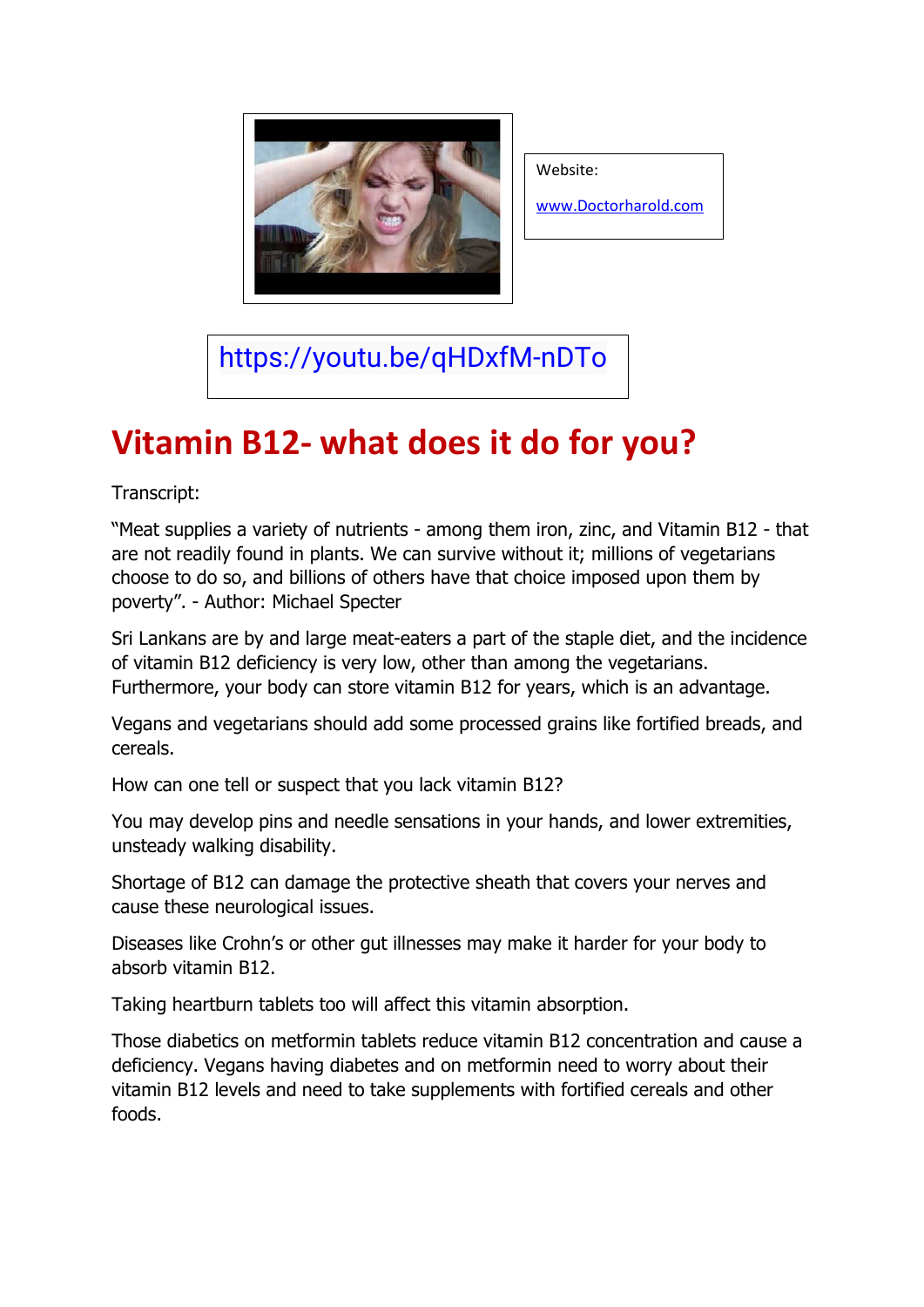If you feel unusually colder, this could be an early sign that you have vitamin B12 deficiency. Without enough B12, you might not have enough healthy red blood cells to move oxygen around through the blood vessels and keep your body warm.

Headaches, pale skin or being breathless and fatigued for no reason. Then, think that you may be suffering from Vitamin B12 deficiency. Fatigue may be common in other illnesses or just due to lack of exercise, but fatigue or tiredness with vitamin B12 deficiency is accompanied with other symptoms mentioned. With further time with no diagnosis made, you may get confused; have cognitive impairment, paranoia, delusions, mania, psychosis, memory loss, incontinence when passing urine and loss of taste and smell.

Lack of B12 may lead to these symptoms of depression due to brain fog. You are recommended by your doctor 2.4 micrograms of B12 day. If you take too much the rest passes in your urine.

Higher doses of B12 can have side effects like dizziness, headache, nausea, and vomiting.

So, always stick to the recommended dose by your doctor.

If you feel that your muscles, feel weak and lack strength you need to suspect it could be due to B12 deficiency.

If you feel that your tongue is smooth and glossy when you brush your teeth in the morning, that could be a sign of early B12 deficiency. Certain medications too can give a smooth glossy tongue.

You may get mouth ulcers on your gums or tongue. You may not be able to enjoy your spiced meals. Be aware this could be due to vitamin B12 deficiency.

Some drugs can drop your vitamin B12 level in your blood, such as chloramphenicol, proton pump inhibitors given for heart burn, Cimetidine given for stomach ulcers, and metformin as mentioned earlier.

In vitamin B12 deficiency your heart rate may become rapid or feel having skip beats.

Vitamin B12, also known as cobalamin, is a water-soluble vitamin involved in metabolism.

It is required by animals, which use it as a cofactor in DNA synthesis, in both fatty acid and amino acid metabolism.

Vitamin B-12 (cobalamin) plays an essential role in red blood cell formation, cell metabolism, nerve function and the production of DNA, the molecules inside cells that carry genetic information. Food sources of vitamin B-12 include poultry, meat, fish, oysters, mackerel, salmon, and dairy products. Beef liver is one of the best sources of vitamin B12. Chicken, eggs and fish are the other best sources. It is also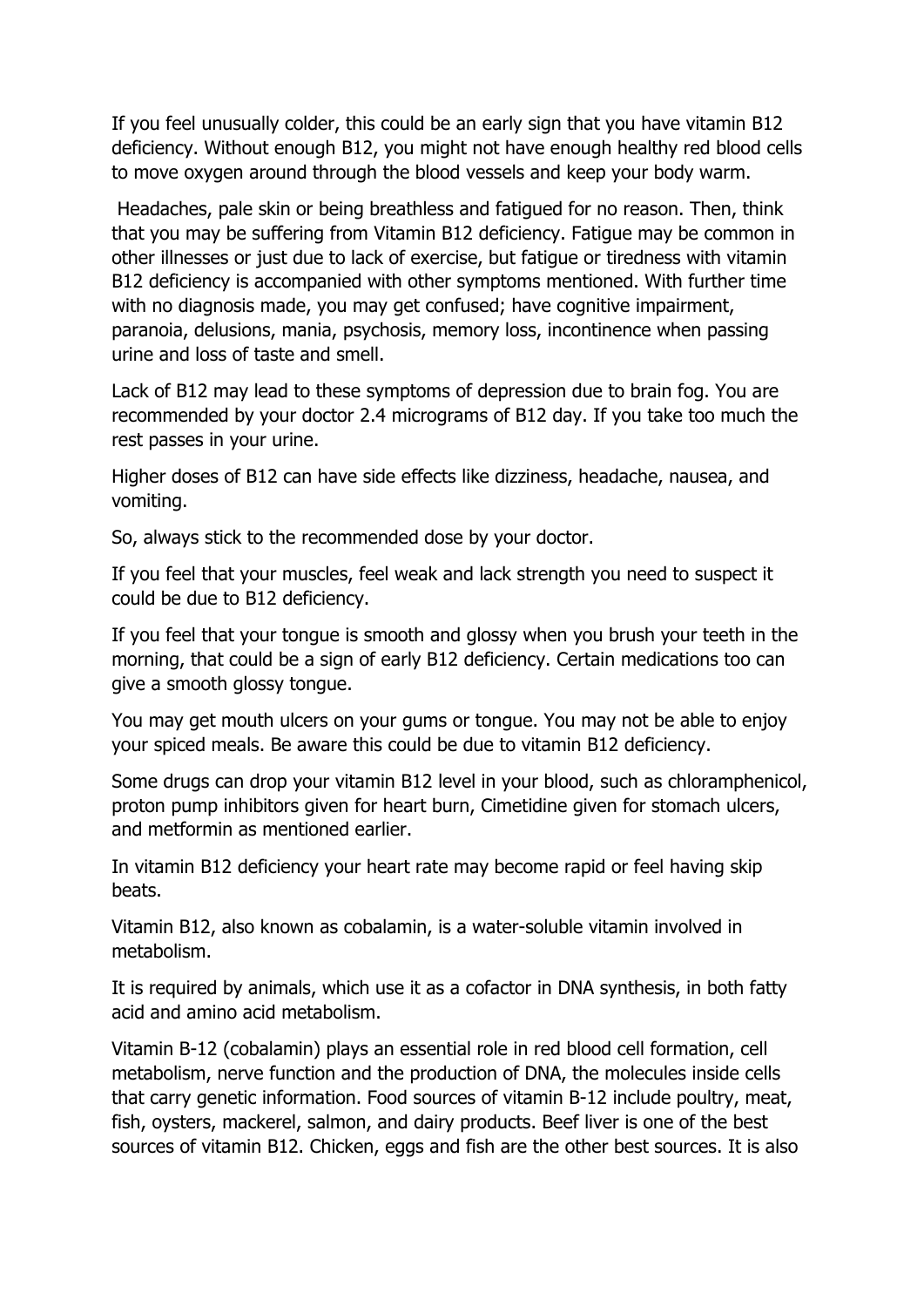added to some foods, such as fortified breakfast cereals, and is available as an oral supplement.

Further, deficiency in vitamin B12 can cause Megaloblastic macrocytic anaemia. In this situation the red blood cells are larger than usual and irregular in shape. This deficiency can cause, damage to the white matter of the spinal cord and brain and peripheral neuropathy, resulting in symptoms already mentioned.

This deficiency can be seen among vegans due to inadequate intake of Vitamin B12.

Foods bound vitamin B12 is released in the stomach's acid environment, binds with the intrinsic factor secreted in the stomach lining cells and get absorbed in the terminal small gut.

Inadequate vitamin B12 absorption is most seen in the elderly due to inadequate absorption as a result from decreased acid secretion in the stomach which produces the intrinsic factor.

Older people are advised to take vitamin B12 supplements to avoid anemia, nerve damage, moodiness, and other serious problems.

Inadequate absorption may occur in a combination illness called blind loop syndrome with overgrowth of bacteria or tape worm infestation. They ingest the vitamin B12 so less is available for absorption.

Vitamin B12 absorption may be inadequate in inflammatory diseases of the bowel, or when the gut is surgically removed.

Inflammatory bowel diseases include Crohn disease and ulcerative colitis.

Pernicious anemia is a type of anaemia resulting from vitamin B12 deficiency. Here too there is atrophy of gastric inner lining with loss of the intrinsic factor. Patients with classic pernicious anaemia, most common among young adults are at increased risk of stomach and other gastro-intestinal cancers.

If you lose your appetite and as a result lose weight and have constipation, may be due to vitamin B12 deficiency.

It takes time for B12 deficiency to show early symptoms as they are slow to appear at the onset. In some the symptoms may come on relatively quickly. So the doctors find it difficult to suspect during the early stages other than from a blood test. It is sensible for elderly people to request for the specific blood test on their annual routine medical check-ups.

Today, most breads, grains, pasta, egg noodles, rice, cereals, orange drinks and tomato juice are fortified with B12. Standard multivitamin tablets too have B12 incorporated.

Lentils being a cheap popular legume cooked as a curry with rice and bread in Sri Lanka don't seem to have B12.